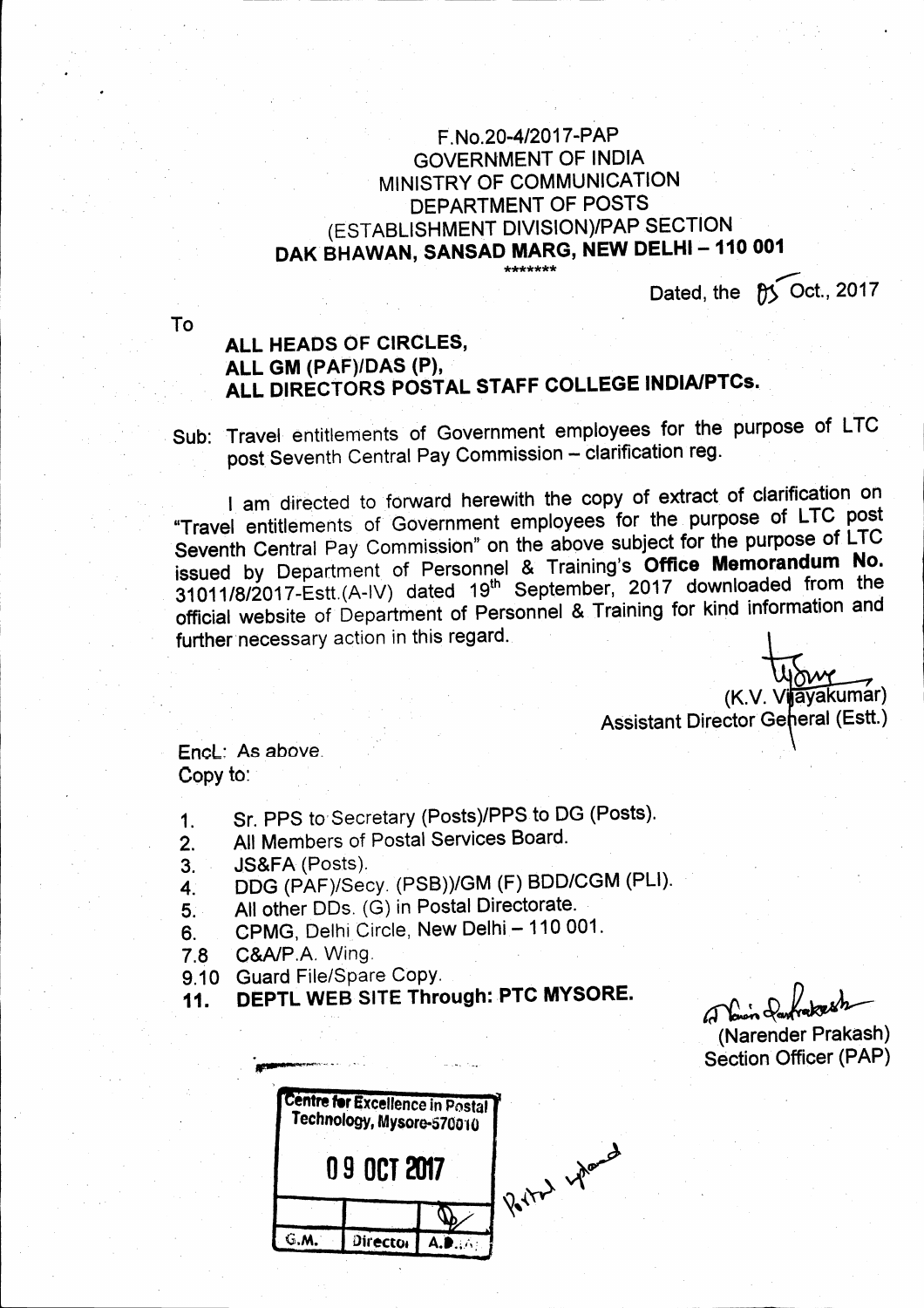$E-14620|20131CPL$   $pX$ 

No. 31011/8/2017-Estt.A-IV Government of India Ministry of Personnel, Public Grievances & Pensions Department of Personnel & Training Establishment A-lV Desk

U RY

North Block New Delhi. Dated September 19, 2017

### OFFICE MEMORANDUM

# Subject: Travel entitlements of Government employees for the purpose of LTC post Seventh Central Pay Commission-clarification reg.

The undersigned is directed to refer to this Department's O.M. No. 31011/4/2008-Estt.A-IV dated 23.09.2008, which inter-alia provides that travel entilements for the purpose of official tour/transfer or LTC, will be the same but no daily allowance shall be admissible for travel on LTC. Further, the facility shall be admissible only in respect of journeys performed in vehicles operated by the Government or any Corporation in the public sector run by the Central or State Government or a local body.

2. Consequent upon the decisions taken by Government on the recommendations of Seventh cpc relating to Travelling Allowance entitlements of Gentral Government employees, TA Rules have undergone changes vide Ministry of Finance's O.M. No. 19030/1/2017-E.IV dated 13.07.2017.

3. In this regard, it is clarified that the travel entitlements of Governrnent servants for the purpose of LTC shall be the same as TA entitlements as notified vide Ministry of Finance's O.M. dated 13.07.2017, except the air travel entitlement for Level 6 to Level 8 of the Pay Matrix, which is allowed in respect of TA only and not for LTC.

Further, the following conditions may also be noted: 4.

- No daily allowance shall be admissible for travel on LTC.
- Any incidental expenses and the expenditure incurred on local journeys shall ADGLCsH) 11<br>Pyn 1160 111 not be admissible.

Reimbursement for the purpose of LTC shall be admissible in respect of journeys performed in vehicles operated by the Government or any Corporation in the public sector run by the Central or State Government or a local body.

In case of journey between the places not connected by any public/Government means of transport, the Government servant shall be allowed reimbursement as per his entitlement for journey on transfer for a maximum limit of 100 Kms covered by the private/personal transport based on a self-certification from the Governrnent servant. Beyond this, the expenditure shall be borne by the Government servant.

D7 M 531 187912017  $\frac{1}{22|3|1}$ 

Contd...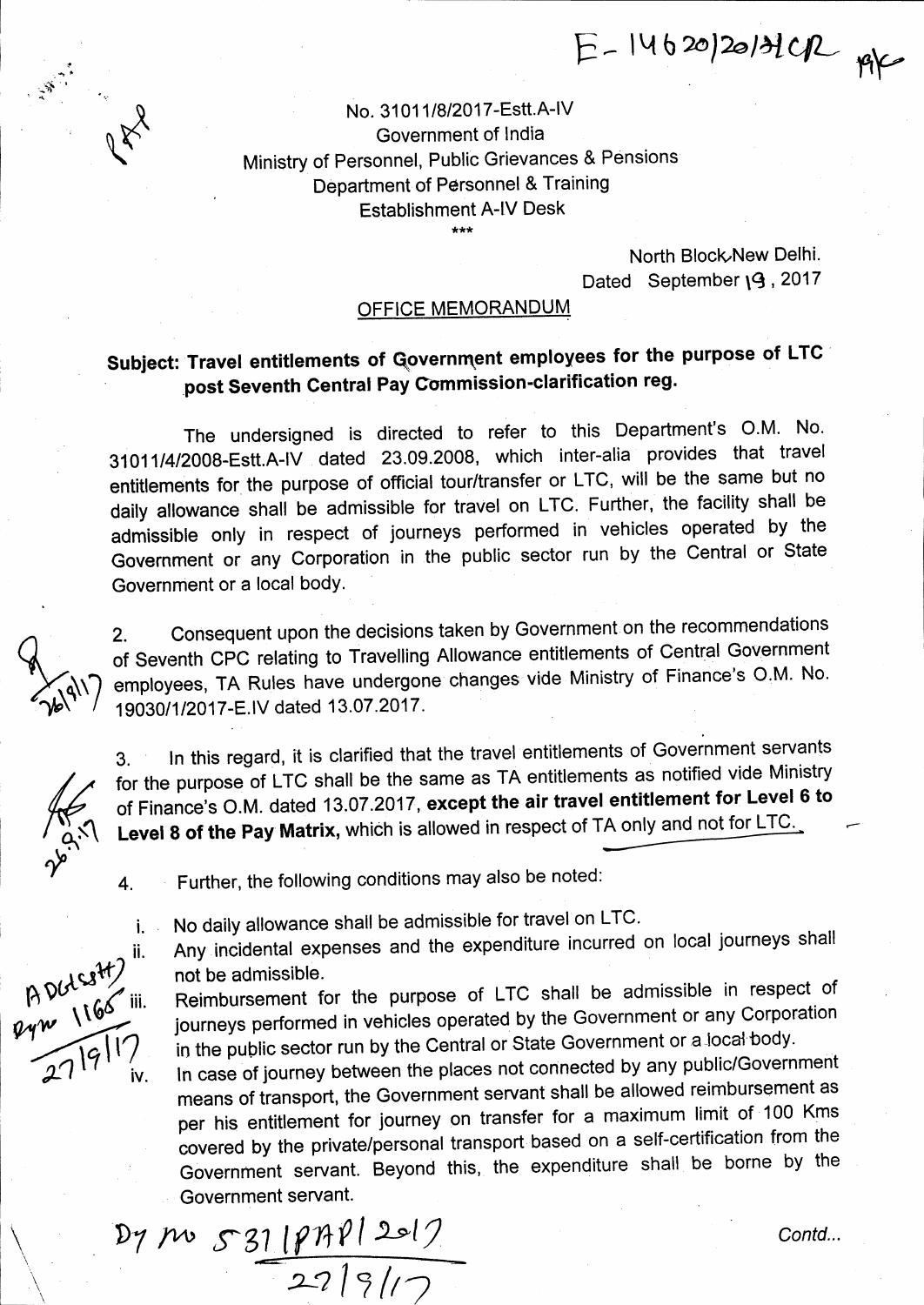### From pre-page:

- Travel by Premium trains/Premium Tatkal trains/Suvidha trains is now allowed V. on LTC. Further, reimbursement of tatkal charges or premium tatkal charges shall also be admissible for the purpose of LTC.
- Flexi fare (dynamic fare) applicable in Rajdhani/Shatabdi/Duronto trains shall be vì. admissible for the journey(s) performed by these trains on LTC. This dynamic fare component shall not be admissible in cases where a non-entitled Government servant travels by air and claims reimbursement for the entitled class of Rajdhani/Shatabdi/Duronto trains.

#### This O.M. will take effect from July 1, 2017. 5.

Hindi version will follow. 6.

(Surya Naravan Jha) Under Secretary to the Government of India

To

**The Secretaries** All Ministries/Departments of Government of India (As per the standard list)

Copy to:-

1. Comptroller & Auditor General of India, New Delhi.

2. Union Public Service Commission, New Delhi.

- 3. Central Vigilance Commission, New Delhi.
- 4. Central Bureau of Investigations, New Delhi.
- 5. Parliament Library, New Delhi.
- 6. All Union Territory Administrations.
- 7. Lok Sabha/Rajya Sabha Secretariat:
- 8. All attached and Subordinate Offices of Ministry of Personnel, P.G. & Pensions.
- 9. NIC, DoP&T with the request to upload this OM on Department's website (Notifications << OMs/Orders << Establishment << LTC Rules).
- 10. Hindi section for Hindi version.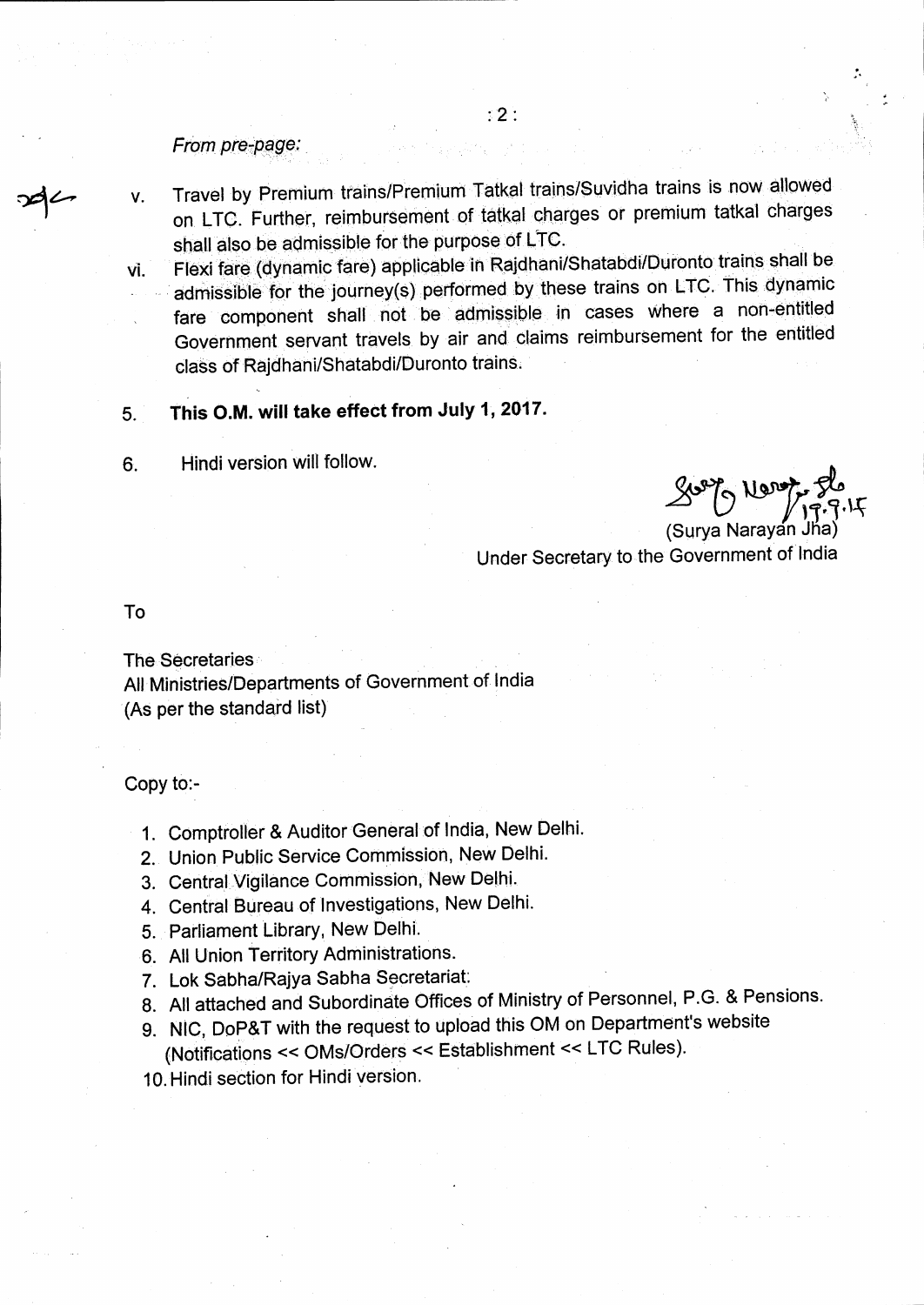No.19030/1/2017-E:IV Government of India Ministry of Finance Department of Expenditure

New Delhi, the 13th July 2017

## **OFFICE MEMORANDUM**

Subject: Travelling Allowance Rules - Implementation of the Seventh Central Pay Commission.

Consequent upon the decisions taken by the Government on the recommendations of the Seventh Central Pay Commission relating to Travelling Allowance entitlements to civilian employees of Central Government, President is pleased to decide the revision in the rates of Travelling Allowance as set out in the Annexure to this Office

 $2<sup>1</sup>$ The 'Pay Level' for determining the TA/DA entitlement is as indicated in Central Civil Service (Revised Pay) **Rules 2016** 

The term 'Pay in the Level' for the purpose of these orders refer to Basic Pay drawn in appropriate Pay level  $\mathbf{3}$ in the Pay Matrix as defined in Rule 3(8) of Central Civil Services (Revised Pay) Rules, 2016 and does not include Non-Practising Allowance (NPA), Military Service Pay (MSP) or any other type of pay like special pay, etc

 $\overline{4}$ . However, if the Travelling Allowance entitlements in terms of the revised entitlements now prescribed result in a lowering of the existing entitlements in the case of any individual, groups or classes of employees, the entitlements, particularly in respect of mode of travel, class of accommodation, etc., shall not be lowered. They will instead continue to be governed by the earlier orders on the subject till such time as they become eligible, in the normal course, for the

The claims submitted in respect of journey made on or after 1st July, 2017, may be regulated in accordance  $5<sub>1</sub>$ with these orders. In respect of journeys performed prior to 1st July, 2017, the claims may be regulated in accordance with the previous orders dated 23.09.2008.

It may be noted that no additional funds will be provided on account of revision in TA/DA entitlements. It may  $6.$ therefore be ensured that permission to official travel is given judiciously and restricted only to absolutely essential

These orders shall take effect from 01st July, 2017  $7<sub>1</sub>$ 

Separate orders will be issued by Ministry of Defence and Ministry of Railways in respect of Armed Forces  $8<sub>1</sub>$ personnel and Railway employees, respectively

9. In so far as the persons serving in the Indian Audit & Accounts Department are concerned, these orders issue in consultation with the Comptroller & Auditor General of India

Hindi version is attached

(Nirmala Dev) Deputy Secretary to the Government of India

To.

All Ministries and Departments of the Govt. of India etc. as per standard distribution list.

Copy to: C&AG and U.P.S.C., etc. as per standard endorsement list.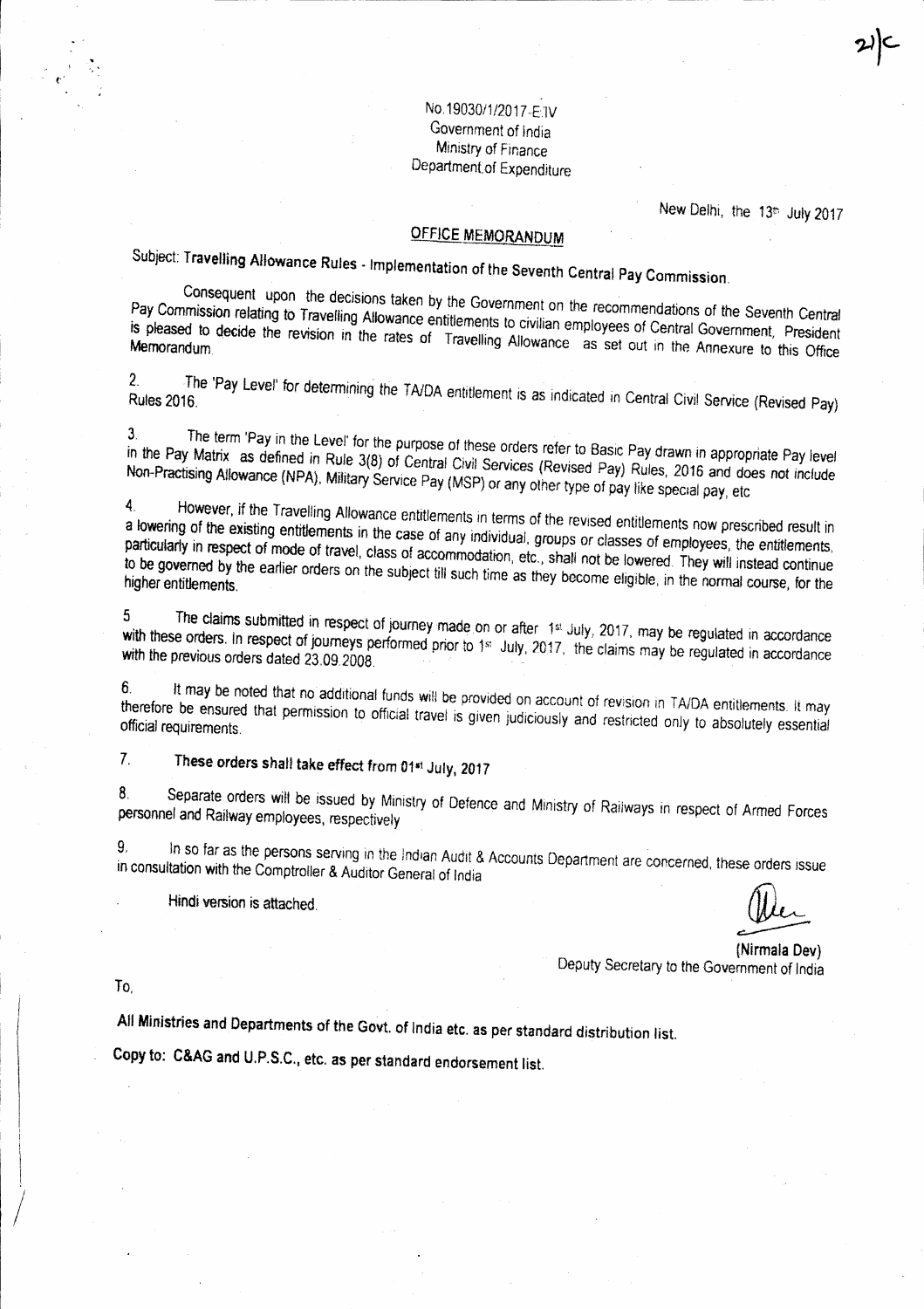### **ANNEXUR**

### Annexure to Ministry of Finance, Department of Expenditure O.M.No.19030/1/2017-E.IV dated 10th July 2017.

 $\ddagger$ 

In supersession of Department of Expenditure's O.M. No. 19030/3/2008-E.IV dated 23.09.2008, in respect of Travelling Allowance the following provisions will be applicable with effect from 01.07.2017 :

#### $2.$ Entitlements for Journeys on Tour or Training

#### $A(f)$ Travel Entitlements within the Country

| Pay Level in Pay Matrix | Travel entitlement                          |  |
|-------------------------|---------------------------------------------|--|
| 14 and above            | Business/Club class by air or AC-I by train |  |
| 12 and 13               | Economy class by air or AC-I by train       |  |
| <b>6</b> to 11          | Economy class by air or AC-II by train      |  |
| 5 and below             | First Class/AC-III/AC Chair car by train    |  |

It has also been decided to allow the Government officials to travel by Premium Trains/Premium Tatkal  $(ii)$ Trains/Suvidha Trains, the reimbursement to Premium Tatkal Charges for booking of tickets and the reimbursement of Dynamic/Flexi-fare in Shatabdi/Rajdhani/Duronto Trains while on official tour/ training. Reimbursement of Tatkal Seva Charges which has fixed fare, will remain continue to be allowed. Travel entitlement for the journey in Premium/Premium Tatkal/Suvidha/ Shatabdi/Rajdhani/ Duronto Trains will be as under :-

|              | Pay Level in Pay matrix   Travel Entitlements in Premium/Premium Tatkal/Suvidha/ Shatabdi/<br>Rajdhani/ Duronto Trains |
|--------------|------------------------------------------------------------------------------------------------------------------------|
| 12 and above | Executive/AC 1 <sup>st</sup> Class (In case of Premium/Premium                                                         |
|              | Tatkal/Suvidha/Shatabdi/Rajdhani Trains as per available highest class)                                                |
| 6 to 11      | AC 2 <sup>nd</sup> Class/Chair Car (In Shatabdi Trains)                                                                |
| 5.8 helow    | AC 3 <sup>rd</sup> Class/Chair Car                                                                                     |

- The revised Travel entitlements are subject to following:- $(iii)$ 
	- In case of places not connected by rail, travel by AC bus for all those entitled to travel by AC II Tier and  $(a)$ above by train and by Deluxe/ordinary bus for others is allowed.
	- $(b)$ In case of road travel between places connected by rail, travel by any means of public transport is allowed provided the total fare does not exceed the train fare by the entitled class.
	- $(c)$ All mileage points earned by Government employees on tickets purchased for official travel shall be utilized by the concerned department for other official travel by their officers. Any usage of these mileage points for purposes of private travel by an officer will attract departmental action. This is to ensure that the benefits out of official travel, which is funded by the Government, should accrue to the Government
	- $(d)$ In case of non-availability of seats in entitled class. Govt, servants may travel in the class below their entitled class.
- International Travel Entitlement : **B.**

| Pay Level in Pay Matrix                                                                                  | .<br><b>STATES</b><br><b>Travel entitlement</b>                                                                      |
|----------------------------------------------------------------------------------------------------------|----------------------------------------------------------------------------------------------------------------------|
| .<br>and above                                                                                           | The first process of the contract of the contract of the contract of the contract of<br>First class                  |
| the state and the con-<br>the construction of the first term of the construction of the con-<br>14 in 16 | <b>Service</b><br><b>Rusiness/Club class</b>                                                                         |
| 1.1114<br>heinw<br>13 and .<br><b>Brooklynd His 1970</b>                                                 | and the state of<br><b>Allegal Corp.</b><br>Economy class<br><b>All 200 Printed</b><br>the first control of the con- |